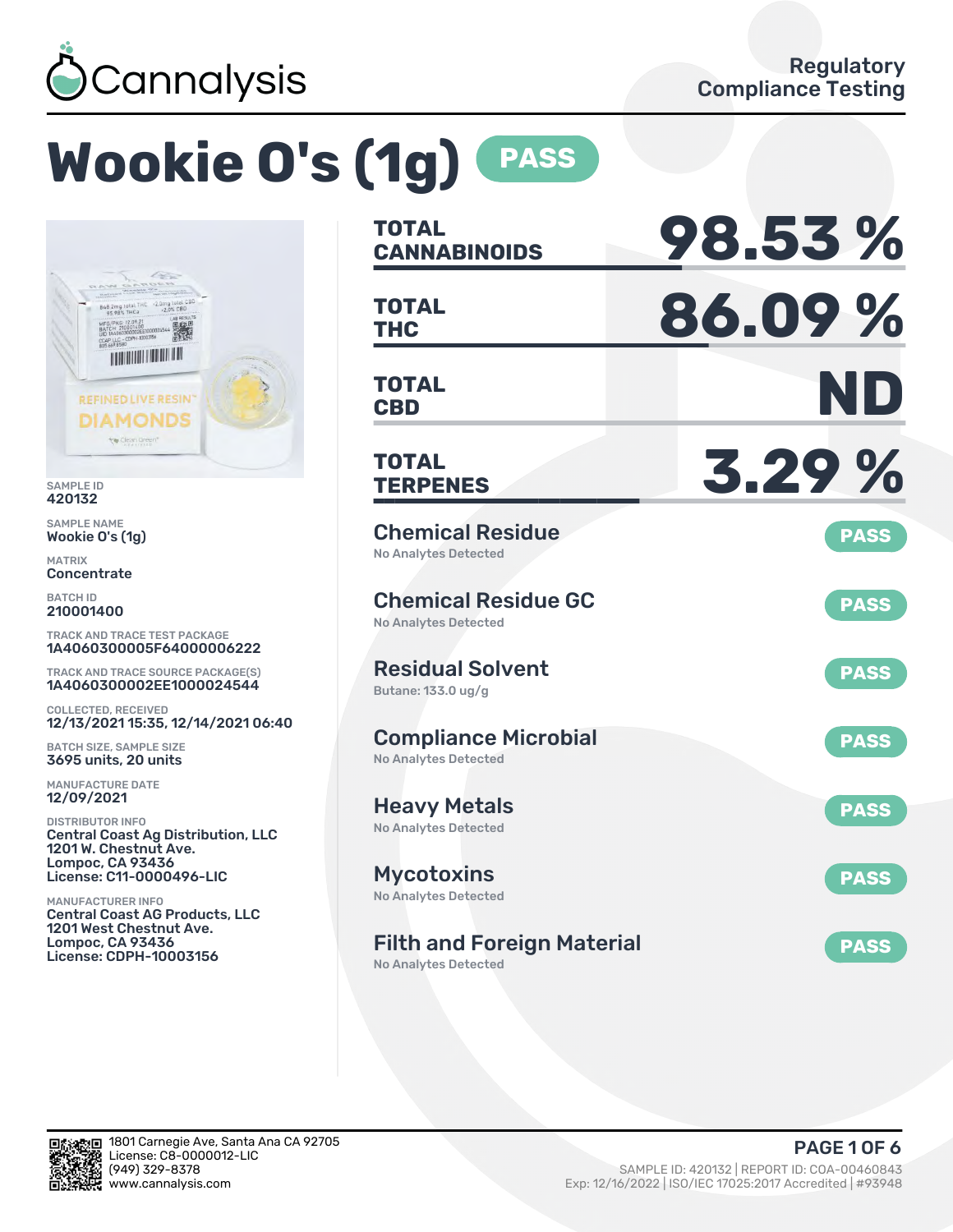

### CANNABINOID ANALYSIS

Total THC,CBD value(s) have been decarboxylated.

| TOTAL THC:          | 860.9 mg/g (86.09 %), 860.9 mg per package |
|---------------------|--------------------------------------------|
| TOTAL CBD:          | ND.                                        |
| TOTAL CANNABINOIDS: | 985.3 mg/g (98.53 %)                       |

UNIT OF MEASUREMENT: Milligrams per Gram(mg/g)

| <b>ANALYTE</b>         | <b>RESULT</b>           | <b>LOD</b> | <b>LLOO</b> | <b>ANALYTE</b>   | <b>RESULT</b>           | <b>LOD</b> | <b>LLOO</b> |
|------------------------|-------------------------|------------|-------------|------------------|-------------------------|------------|-------------|
| <b>THCa</b>            | 974.9 mg/g (97.49 %)    | 0.5000     | 1.0000      | CBDa             | <b>ND</b>               | 0.5000     | 1.0000      |
| D9THC                  | 5.962 mg/g (0.5962 %)   | 0.5000     | 1.0000      | CBD              | <b>ND</b>               | 0.5000     | 1.0000      |
| D8THC                  | <b>ND</b>               | 0.5000     | 1.0000      | CBD <sub>v</sub> | ND.                     | 0.5000     | 1.0000      |
| <b>CBN</b>             | $\leq 1$ mg/g           | 0.5000     | 1.0000      | CBCa             | $<$ 1 mg/g              | 0.5000     | 1.0000      |
| THCva                  | $3.044$ mg/g (0.3044 %) | 0.5000     | 1.0000      | <b>CBC</b>       | <b>ND</b>               | 0.5000     | 1.0000      |
| <b>THC<sub>v</sub></b> | <b>ND</b>               | 0.5000     | 1.0000      | CBGa             | 1.432 mg/g $(0.1432\%)$ | 0.5000     | 1.0000      |
| ExoTHC                 | $\leq 1$ mg/g           | 0.5000     | 1.0000      | <b>CBG</b>       | <b>ND</b>               | 0.5000     | 1.0000      |
| <b>CBL</b>             | <b>ND</b>               | 0.5000     | 1.0000      |                  |                         |            |             |

#### ADDITIONAL INFORMATION

| Method:              | SOP-TECH-001 | Sample Prepped: 12/16/2021 10:55  | Sample Approved: 12/16/2021 18:22  |  |
|----------------------|--------------|-----------------------------------|------------------------------------|--|
| Instrument: UPLC-DAD |              | Sample Analyzed: 12/16/2021 13:22 | Prep-Analytical Batch: 34532-28441 |  |



### TOTAL TERPENES: 32.96 mg/g (3.296 %)

| UNIT OF MEASUREMENT: | Milligrams per Gram(mg/g) |
|----------------------|---------------------------|
|----------------------|---------------------------|

| <b>ANALYTE</b>          | <b>RESULT</b>                                                                                                                             | <b>LOD</b> | <b>LLOQ</b> | <b>ANALYTE</b>         | <b>RESULT</b>                                       | <b>LOD</b> | <b>LLOQ</b> |
|-------------------------|-------------------------------------------------------------------------------------------------------------------------------------------|------------|-------------|------------------------|-----------------------------------------------------|------------|-------------|
| 3-Carene                | <b>ND</b>                                                                                                                                 | 1.000      | 2.500       | Alpha bisabolol        | <ll0q< td=""><td>0.1000</td><td>0.5000</td></ll0q<> | 0.1000     | 0.5000      |
| Alpha cedrene           | ND.                                                                                                                                       | 1.000      | 2.500       | Alpha humulene         | 1.691 mg/g $(0.1691\%)$                             | 0.5000     | 1.000       |
| Alpha pinene            | <lloq< td=""><td>0.1000</td><td>1.000</td><td>Alpha terpinene</td><td><b>ND</b></td><td>0.5000</td><td>1.000</td></lloq<>                 | 0.1000     | 1.000       | Alpha terpinene        | <b>ND</b>                                           | 0.5000     | 1.000       |
| Alpha terpineol         | <ll0q< td=""><td>0.3260</td><td>0.6520</td><td>Beta caryophyllene</td><td>3.960 mg/g (0.3960 %)</td><td>0.5000</td><td>1.000</td></ll0q<> | 0.3260     | 0.6520      | Beta caryophyllene     | 3.960 mg/g (0.3960 %)                               | 0.5000     | 1.000       |
| Beta myrcene            | 16.66 mg/g (1.666 %)                                                                                                                      | 0.5000     | 1.000       | Beta pinene            | <b>ND</b>                                           | 0.6070     | 1.214       |
| Borneol                 | <b>ND</b>                                                                                                                                 | 1.000      | 2.500       | Camphene               | <b>ND</b>                                           | 0.5000     | 1.000       |
| Camphor                 | <b>ND</b>                                                                                                                                 | 0.1000     | 0.5000      | Caryophyllene oxide ND |                                                     | 0.5000     | 2.500       |
| Cedrol                  | <b>ND</b>                                                                                                                                 | 0.5000     | 1.000       | Cis geraniol           | <b>ND</b>                                           | 1.000      | 2.500       |
| Cis nerolidol           | <b>ND</b>                                                                                                                                 | 2.500      | 5.000       | Eucalyptol             | <b>ND</b>                                           | 0.1000     | 0.5000      |
| Fenchol                 | <ll0q< td=""><td>0.5000</td><td>1.000</td><td>Fenchone</td><td><ll0q< td=""><td>0.1000</td><td>0.5000</td></ll0q<></td></ll0q<>           | 0.5000     | 1.000       | Fenchone               | <ll0q< td=""><td>0.1000</td><td>0.5000</td></ll0q<> | 0.1000     | 0.5000      |
| Gamma terpinene         | <ll0q< td=""><td>0.1000</td><td>0.5000</td><td>Gamma terpineol</td><td><b>ND</b></td><td>0.2090</td><td>0.5230</td></ll0q<>               | 0.1000     | 0.5000      | Gamma terpineol        | <b>ND</b>                                           | 0.2090     | 0.5230      |
| Geranyl acetate         | <b>ND</b>                                                                                                                                 | 0.1000     | 0.5000      | Guaiol                 | <b>ND</b>                                           | 2.500      | 5.000       |
| Isoborneol              | <b>ND</b>                                                                                                                                 | 0.5000     | 1.000       | Isopulegol             | <b>ND</b>                                           | 2.500      | 5.000       |
| Limonene                | <lloq< td=""><td>0.5000</td><td>2.500</td><td>Linalool</td><td><lloq< td=""><td>0.5000</td><td>1.000</td></lloq<></td></lloq<>            | 0.5000     | 2.500       | Linalool               | <lloq< td=""><td>0.5000</td><td>1.000</td></lloq<>  | 0.5000     | 1.000       |
| Menthol                 | <b>ND</b>                                                                                                                                 | 1.000      | 2.500       | Ocimene 1              | <b>ND</b>                                           | 0.1550     | 0.3100      |
| Ocimene <sub>2</sub>    | 5.381 mg/g (0.5381%)                                                                                                                      | 0.3450     | 1.725       | P-cymene               | <b>ND</b>                                           | 0.5230     | 1.045       |
| P-mentha-1,5-diene ND   |                                                                                                                                           | 0.5000     | 1.000       | Pulegone               | <b>ND</b>                                           | 0.1000     | 0.5000      |
| Sabinene                | <b>ND</b>                                                                                                                                 | 0.5000     | 1.000       | Terpinolene            | 5.269 mg/g (0.5269 %)                               | 0.1000     | 0.5000      |
| Trans beta farnesene ND |                                                                                                                                           | 2.500      | 5.000       | Trans geraniol         | <b>ND</b>                                           | 0.5000     | 2.500       |
| Trans nerolidol         | <b>ND</b>                                                                                                                                 | 0.5000     | 2.500       | Valencene              | <b>ND</b>                                           | 0.5000     | 1.000       |

| ANALYTE             | <b>RESULT</b>                                       | LOD    | <b>LLOO</b> |
|---------------------|-----------------------------------------------------|--------|-------------|
| Alpha bisabolol     | <lloq< td=""><td>0.1000</td><td>0.5000</td></lloq<> | 0.1000 | 0.5000      |
| Alpha humulene      | 1.691 mg/g $(0.1691\%)$                             | 0.5000 | 1.000       |
| Alpha terpinene     | <b>ND</b>                                           | 0.5000 | 1.000       |
| Beta caryophyllene  | 3.960 mg/g $(0.3960\%)$                             | 0.5000 | 1.000       |
| Beta pinene         | <b>ND</b>                                           | 0.6070 | 1.214       |
| Camphene            | <b>ND</b>                                           | 0.5000 | 1.000       |
| Caryophyllene oxide | <b>ND</b>                                           | 0.5000 | 2.500       |
| Cis geraniol        | <b>ND</b>                                           | 1.000  | 2.500       |
| Eucalyptol          | <b>ND</b>                                           | 0.1000 | 0.5000      |
| Fenchone            | <lloq< td=""><td>0.1000</td><td>0.5000</td></lloq<> | 0.1000 | 0.5000      |
| Gamma terpineol     | <b>ND</b>                                           | 0.2090 | 0.5230      |
| Guaiol              | <b>ND</b>                                           | 2.500  | 5.000       |
| Isopulegol          | <b>ND</b>                                           | 2.500  | 5.000       |
| Linalool            | <lloq< td=""><td>0.5000</td><td>1.000</td></lloq<>  | 0.5000 | 1.000       |
| Ocimene 1           | <b>ND</b>                                           | 0.1550 | 0.3100      |
| P-cymene            | ND.                                                 | 0.5230 | 1.045       |
| Pulegone            | <b>ND</b>                                           | 0.1000 | 0.5000      |
| Terpinolene         | 5.269 mg/g $(0.5269\%)$                             | 0.1000 | 0.5000      |
| Trans geraniol      | <b>ND</b>                                           | 0.5000 | 2.500       |
| Valencene           | <b>ND</b>                                           | 0.5000 | 1.000       |

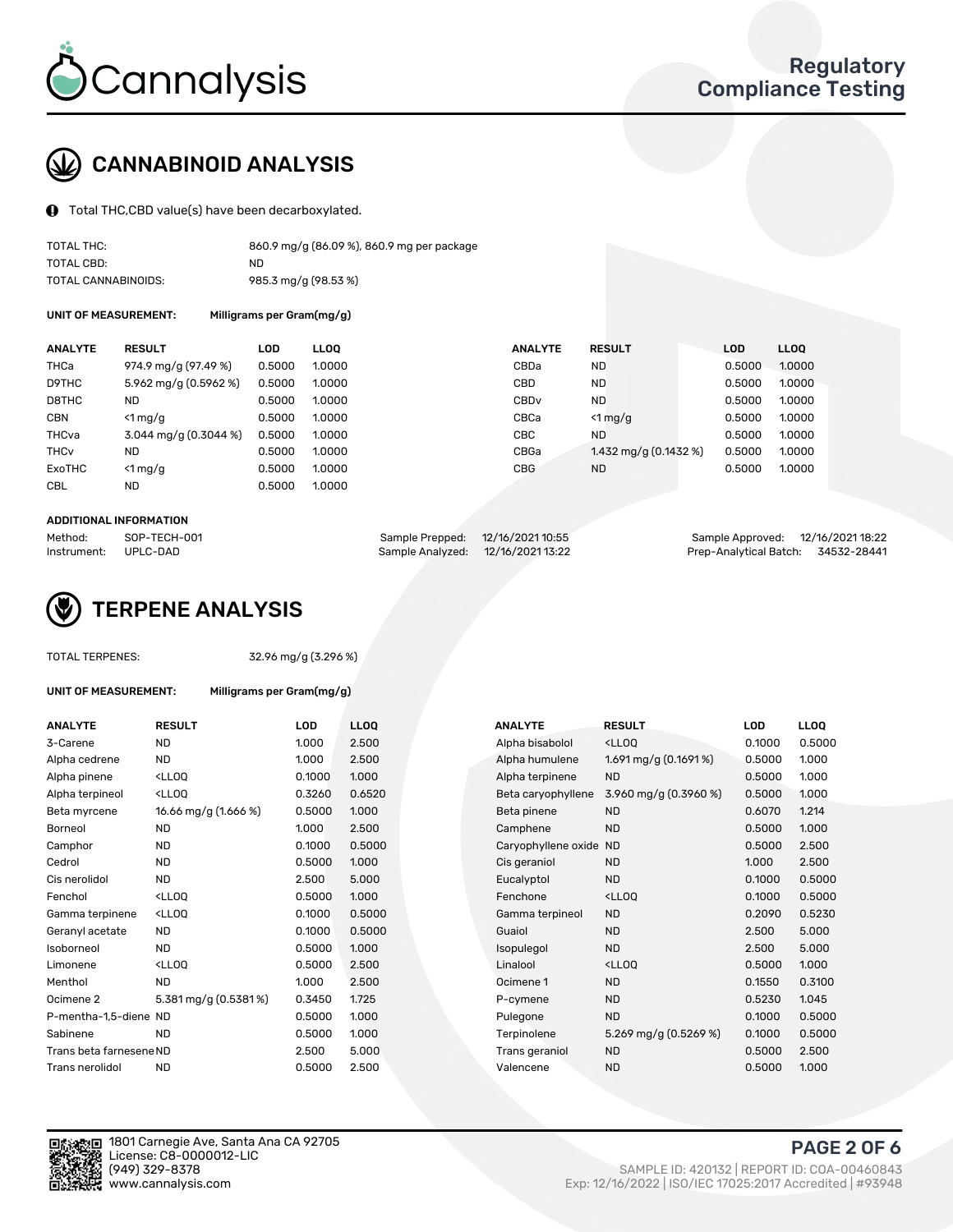

### Regulatory Compliance Testing

#### ADDITIONAL INFORMATION

Method: SOP-TECH-027 Sample Prepped: 12/14/2021 11:14 Sample Approved: 12/15/2021 15:51 Prep-Analytical Batch: 34485-28397



CHEMICAL RESIDUE ANALYSIS PASS

UNIT OF MEASUREMENT: Micrograms per Gram(ug/g)

| <b>ANALYTE</b>    | <b>RESULT</b> | LOD    | LL <sub>OO</sub> | <b>ACTION LEVEL</b> |      | <b>ANALYTE</b>      | <b>RESULT</b> | <b>LOD</b> | <b>LLOQ</b> | <b>ACTION LEVEL</b> |      |
|-------------------|---------------|--------|------------------|---------------------|------|---------------------|---------------|------------|-------------|---------------------|------|
| Abamectin         | <b>ND</b>     | 0.0200 | 0.0400           | 0.1000              | Pass | Acephate            | <b>ND</b>     | 0.0200     | 0.0400      | 0.1000              | Pass |
| Acequinocyl       | <b>ND</b>     | 0.0200 | 0.0400           | 0.1000              | Pass | Acetamiprid         | <b>ND</b>     | 0.0200     | 0.0400      | 0.1000              | Pass |
| Aldicarb          | <b>ND</b>     | 0.0200 | 0.0400           | 0.0                 | Pass | Azoxystrobin        | <b>ND</b>     | 0.0200     | 0.0400      | 0.1000              | Pass |
| Bifenazate        | <b>ND</b>     | 0.0200 | 0.0400           | 0.1000              | Pass | <b>Bifenthrin</b>   | <b>ND</b>     | 0.0200     | 0.0400      | 3.000               | Pass |
| <b>Boscalid</b>   | <b>ND</b>     | 0.0200 | 0.0400           | 0.1000              | Pass | Carbaryl            | <b>ND</b>     | 0.0200     | 0.0400      | 0.5000              | Pass |
| Carbofuran        | <b>ND</b>     | 0.0200 | 0.0400           | 0.0                 | Pass | Chlorantraniliprole | <b>ND</b>     | 0.0200     | 0.0400      | 10.00               | Pass |
| Clofentezine      | <b>ND</b>     | 0.0200 | 0.0400           | 0.1000              | Pass | Coumaphos           | <b>ND</b>     | 0.0200     | 0.0400      | 0.0                 | Pass |
| Cyfluthrin        | <b>ND</b>     | 0.4000 | 1.000            | 2.000               | Pass | Cypermethrin        | <b>ND</b>     | 0.4000     | 1.000       | 1.000               | Pass |
| Daminozide        | <b>ND</b>     | 0.0200 | 0.0400           | 0.0                 | Pass | Diazinon            | <b>ND</b>     | 0.0200     | 0.0400      | 0.1000              | Pass |
| <b>Dichlorvos</b> | <b>ND</b>     | 0.0200 | 0.0400           | 0.0                 | Pass | Dimethoate          | <b>ND</b>     | 0.0200     | 0.0400      | 0.0                 | Pass |
| Dimethomorph      | <b>ND</b>     | 0.0200 | 0.0400           | 2.000               | Pass | <b>Ethoprophos</b>  | <b>ND</b>     | 0.0200     | 0.0400      | 0.0                 | Pass |
| Etofenprox        | <b>ND</b>     | 0.0200 | 0.0400           | 0.0                 | Pass | Etoxazole           | <b>ND</b>     | 0.0200     | 0.0400      | 0.1000              | Pass |
| Fenhexamid        | <b>ND</b>     | 0.0200 | 0.0400           | 0.1000              | Pass | Fenoxycarb          | <b>ND</b>     | 0.0200     | 0.0400      | 0.0                 | Pass |
| Fenpyroximate     | <b>ND</b>     | 0.0200 | 0.0400           | 0.1000              | Pass | Fipronil            | <b>ND</b>     | 0.0400     | 0.1000      | 0.0                 | Pass |
| Flonicamid        | <b>ND</b>     | 0.0200 | 0.0400           | 0.1000              | Pass | Fludioxonil         | <b>ND</b>     | 0.0200     | 0.0400      | 0.1000              | Pass |
| Hexythiazox       | <b>ND</b>     | 0.0200 | 0.0400           | 0.1000              | Pass | Imazalil            | <b>ND</b>     | 0.0200     | 0.0400      | 0.0                 | Pass |
| Imidacloprid      | <b>ND</b>     | 0.0200 | 0.0400           | 5.000               | Pass | Kresoxim methyl     | <b>ND</b>     | 0.0200     | 0.0400      | 0.1000              | Pass |
| Malathion         | <b>ND</b>     | 0.0200 | 0.0400           | 0.5000              | Pass | Metalaxyl           | <b>ND</b>     | 0.0200     | 0.0400      | 2.000               | Pass |
| Methiocarb        | <b>ND</b>     | 0.0200 | 0.0400           | 0.0                 | Pass | Methomyl            | <b>ND</b>     | 0.0200     | 0.0400      | 1.000               | Pass |
| Mevinphos         | <b>ND</b>     | 0.0200 | 0.0400           | 0.0                 | Pass | Myclobutanil        | <b>ND</b>     | 0.0200     | 0.0400      | 0.1000              | Pass |
| Naled             | <b>ND</b>     | 0.0200 | 0.0400           | 0.1000              | Pass | Oxamyl              | <b>ND</b>     | 0.0200     | 0.0400      | 0.5000              | Pass |
| Paclobutrazol     | <b>ND</b>     | 0.0200 | 0.0400           | 0.0                 | Pass | Permethrins         | <b>ND</b>     | 0.0400     | 0.1000      | 0.5000              | Pass |
| Phosmet           | <b>ND</b>     | 0.0200 | 0.0400           | 0.1000              | Pass | Piperonyl butoxide  | <b>ND</b>     | 0.0200     | 0.0400      | 3.000               | Pass |
| Prallethrin       | <b>ND</b>     | 0.0200 | 0.0400           | 0.1000              | Pass | Propiconazole       | <b>ND</b>     | 0.0200     | 0.0400      | 0.1000              | Pass |
| Propoxur          | <b>ND</b>     | 0.0200 | 0.0400           | 0.0                 | Pass | Pyrethrins          | <b>ND</b>     | 0.0200     | 0.0400      | 0.5000              | Pass |
| Pyridaben         | <b>ND</b>     | 0.0200 | 0.0400           | 0.1000              | Pass | Spinetoram          | <b>ND</b>     | 0.0200     | 0.0400      | 0.1000              | Pass |
| Spinosad          | <b>ND</b>     | 0.0300 | 0.0700           | 0.1000              | Pass | Spiromesifen        | <b>ND</b>     | 0.0200     | 0.0400      | 0.1000              | Pass |
| Spirotetramat     | <b>ND</b>     | 0.0200 | 0.0400           | 0.1000              | Pass | Spiroxamine         | <b>ND</b>     | 0.0200     | 0.0400      | 0.0                 | Pass |
| Tebuconazole      | <b>ND</b>     | 0.0200 | 0.0400           | 0.1000              | Pass | Thiacloprid         | <b>ND</b>     | 0.0200     | 0.0400      | 0.0                 | Pass |
| Thiamethoxam      | <b>ND</b>     | 0.0200 | 0.0400           | 5.000               | Pass | Trifloxystrobin     | <b>ND</b>     | 0.0200     | 0.0400      | 0.1000              | Pass |

### ADDITIONAL INFORMATION

Method: SOP-TECH-002 Sample Prepped: 12/14/2021 11:27 Sample Approved: 12/15/2021 15:28 Prep-Analytical Batch: 34488-28405

PAGE 3 OF 6

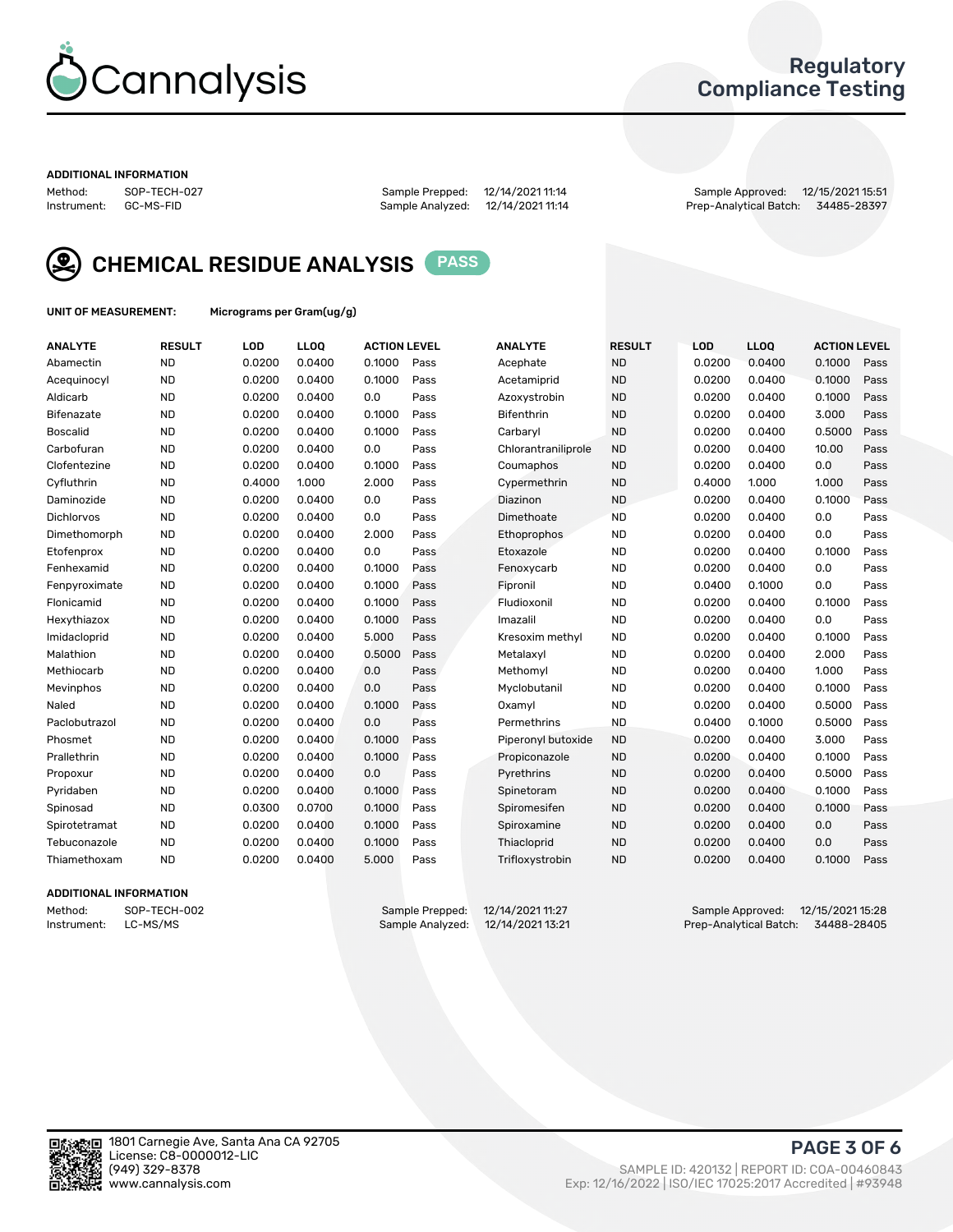

## CHEMICAL RESIDUE GC ANALYSIS PASS

| UNIT OF MEASUREMENT: | Microgra |
|----------------------|----------|
|                      |          |

ams per Gram(ug/g)

| <b>ANALYTE</b>         | <b>RESULT</b> | <b>LOD</b> | <b>LLOO</b> | <b>ACTION LEVEL</b> |                  | <b>ANALYTE</b>   | <b>RESULT</b> | <b>LOD</b>       | <b>LLOO</b>            | <b>ACTION LEVEL</b> |      |
|------------------------|---------------|------------|-------------|---------------------|------------------|------------------|---------------|------------------|------------------------|---------------------|------|
| Captan                 | <b>ND</b>     | 0.1000     | 0.2000      | 0.7000              | Pass             | Chlordane        | <b>ND</b>     | 0.0109           | 0.0136                 | 0.0                 | Pass |
| Methyl parathion       | <b>ND</b>     | 0.0400     | 0.1000      | 0.0                 | Pass             | <b>PCNB</b>      | <b>ND</b>     | 0.0200           | 0.0400                 | 0.1000              | Pass |
| Chlorfenapyr           | <b>ND</b>     | 0.0800     | 0.1000      | 0.0                 | Pass             | Chlorpyrifos     | <b>ND</b>     | 0.0800           | 0.1000                 | 0.0                 | Pass |
|                        |               |            |             |                     |                  |                  |               |                  |                        |                     |      |
| ADDITIONAL INFORMATION |               |            |             |                     |                  |                  |               |                  |                        |                     |      |
| Method:                | SOP-TECH-010  |            |             |                     | Sample Prepped:  | 12/14/2021 11:27 |               | Sample Approved: |                        | 12/15/2021 16:31    |      |
| Instrument:            | GC-MS/MS      |            |             |                     | Sample Analyzed: | 12/14/2021 13:22 |               |                  | Prep-Analytical Batch: | 34489-28406         |      |
|                        |               |            |             |                     |                  |                  |               |                  |                        |                     |      |

### RESIDUAL SOLVENT ANALYSIS PASS

UNIT OF MEASUREMENT: Micrograms per Gram(ug/g)

| <b>ANALYTE</b>       | <b>RESULT</b> | <b>LOD</b> | <b>LLOO</b> | <b>ACTION LEVEL</b> |      | <b>ANALYTE</b>           | <b>RESULT</b>        | <b>LOD</b> | <b>LLOO</b> | <b>ACTION LEVEL</b> |      |
|----------------------|---------------|------------|-------------|---------------------|------|--------------------------|----------------------|------------|-------------|---------------------|------|
| Acetone              | <b>ND</b>     | 50.00      | 100.0       | 5000                | Pass | Acetonitrile             | <b>ND</b>            | 50.00      | 100.0       | 410.0               | Pass |
| Benzene              | <b>ND</b>     | 0.5000     | 1.000       | 1.000               | Pass | <b>Butane</b>            | $133.0 \text{ uq/q}$ | 50.00      | 100.0       | 5000                | Pass |
| Chloroform           | <b>ND</b>     | 0.5000     | 1.000       | 1.000               | Pass | Ethanol                  | <b>ND</b>            | 50.00      | 100.0       | 5000                | Pass |
| <b>Ethyl Acetate</b> | <b>ND</b>     | 50.00      | 100.0       | 5000                | Pass | <b>Ethyl Ether</b>       | <b>ND</b>            | 50.00      | 100.0       | 5000                | Pass |
| Ethylene oxide       | <b>ND</b>     | 0.5000     | 1.000       | 1.000               | Pass | Heptane                  | <b>ND</b>            | 50.00      | 100.0       | 5000                | Pass |
| Hexane               | <b>ND</b>     | 50.00      | 100.0       | 290.0               | Pass | <b>Isopropyl Alcohol</b> | <b>ND</b>            | 50.00      | 100.0       | 5000                | Pass |
| Methanol             | <b>ND</b>     | 50.00      | 100.0       | 3000                | Pass | Methylene chloride       | <b>ND</b>            | 0.5000     | 1.000       | 1.000               | Pass |
| Pentane              | <b>ND</b>     | 50.00      | 100.0       | 5000                | Pass | Propane                  | <b>ND</b>            | 50.00      | 200.0       | 5000                | Pass |
| Toluene              | <b>ND</b>     | 50.00      | 100.0       | 890.0               | Pass | Xylenes                  | <b>ND</b>            | 50.08      | 100.0       | 2170                | Pass |
| Trichloroethylene    | <b>ND</b>     | 0.5000     | 1.000       | 1.000               | Pass | 1.2-Dichloroethane       | <b>ND</b>            | 0.5000     | 1.000       | 1.000               | Pass |

#### ADDITIONAL INFORMATION

|             | ADDITIONAL INFORMATION |                                   |                                    |  |
|-------------|------------------------|-----------------------------------|------------------------------------|--|
| Method:     | SOP-TECH-021           | Sample Prepped: 12/14/2021 13:07  | Sample Approved: 12/15/2021 15:15  |  |
| Instrument: | HS-GC-MS/FID           | Sample Analyzed: 12/14/2021 13:22 | Prep-Analytical Batch: 34486-28407 |  |



UNIT OF MEASUREMENT: Cycle Threshold (Ct)

| <b>ANALYTE</b>         | <b>RESULT</b>              | LOD   | <b>LLOO</b> | <b>ACTION LEVEL</b> |                  | <b>ANALYTE</b>   | <b>RESULT</b>                         | LOD                                  | <b>LLOO</b> |     | <b>ACTION LEVEL</b> |
|------------------------|----------------------------|-------|-------------|---------------------|------------------|------------------|---------------------------------------|--------------------------------------|-------------|-----|---------------------|
| A.fumigatus            | ND                         | 33.00 | 0.0         | 0.0                 | Pass             | A. flavus        | <b>ND</b>                             | 33.00                                | 0.0         | 0.0 | Pass                |
| A. niger               | <b>ND</b>                  | 33.00 | 0.0         | 0.0                 | Pass             | A. terreus       | <b>ND</b>                             | 33.00                                | 0.0         | 0.0 | Pass                |
| <b>STEC</b>            | <b>ND</b>                  | 33.00 | 0.0         | 0.0                 | Pass             | Salmonella spp   | <b>ND</b>                             | 33.00                                | 0.0         | 0.0 | Pass                |
| ADDITIONAL INFORMATION |                            |       |             |                     |                  |                  |                                       |                                      |             |     |                     |
| Method:                | SOP-TECH-016, SOP-TECH-022 |       |             |                     | Sample Prepped:  | 12/14/2021 14:37 |                                       | 12/15/2021 13:29<br>Sample Approved: |             |     |                     |
| aPCR<br>Instrument:    |                            |       |             | Sample Analyzed:    | 12/15/2021 09:27 |                  | Prep-Analytical Batch:<br>34496-28415 |                                      |             |     |                     |

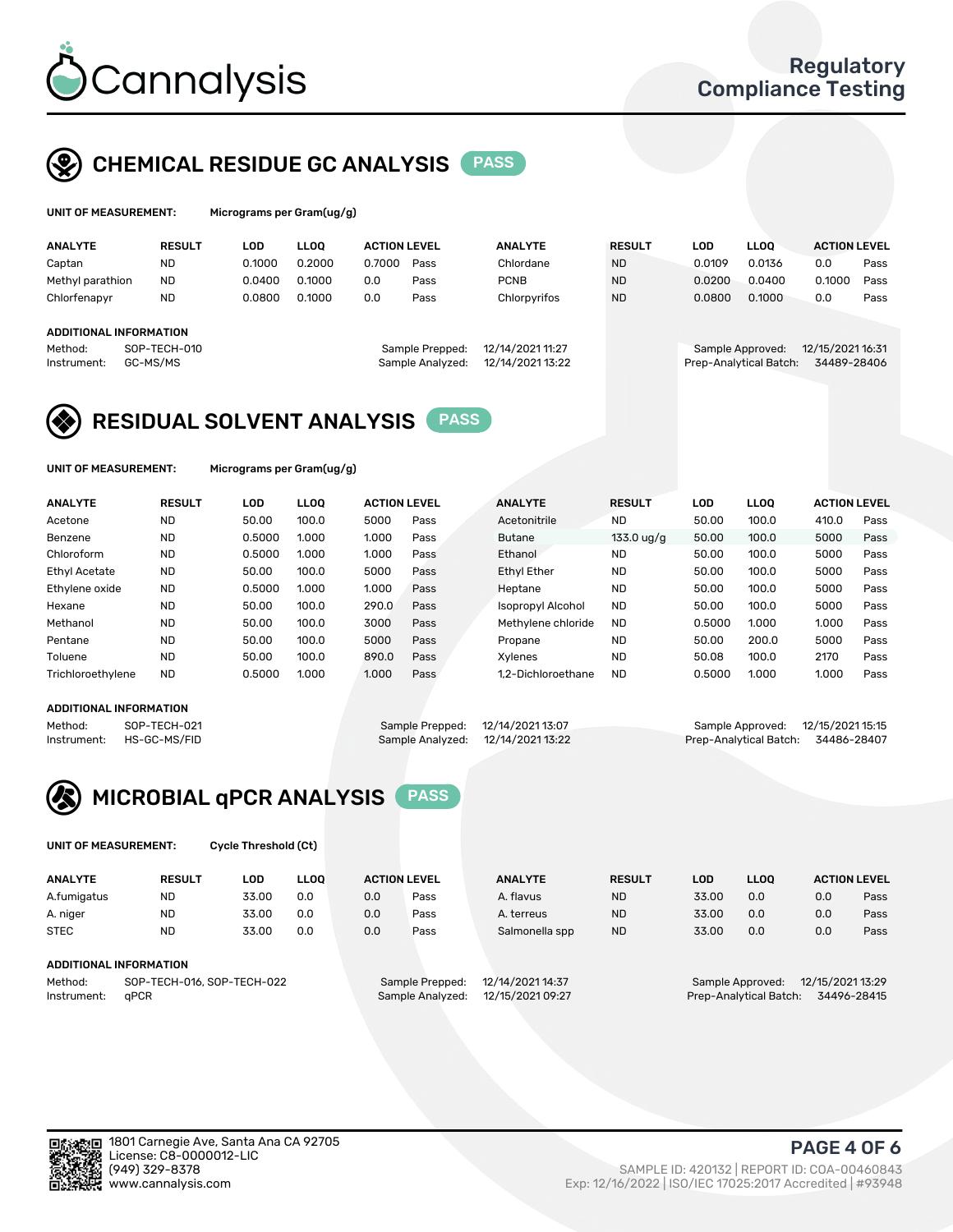



|                                                                                                                        | UNIT OF MEASUREMENT: |               | Micrograms per Gram(ug/g) |             |                     |                                     |                                      |               |            |                                            |                                 |      |
|------------------------------------------------------------------------------------------------------------------------|----------------------|---------------|---------------------------|-------------|---------------------|-------------------------------------|--------------------------------------|---------------|------------|--------------------------------------------|---------------------------------|------|
|                                                                                                                        | <b>ANALYTE</b>       | <b>RESULT</b> | LOD                       | <b>LLOO</b> | <b>ACTION LEVEL</b> |                                     | <b>ANALYTE</b>                       | <b>RESULT</b> | <b>LOD</b> | LLOO <sup>1</sup>                          | <b>ACTION LEVEL</b>             |      |
|                                                                                                                        | Arsenic              | <b>ND</b>     | 0.0120                    | 0.1000      | 0.2000              | Pass                                | Cadmium                              | <b>ND</b>     | 0.0072     | 0.0500                                     | 0.2000                          | Pass |
|                                                                                                                        | Lead                 | <b>ND</b>     | 0.0068                    | 0.0500      | 0.5000              | Pass                                | Mercury                              | <b>ND</b>     | 0.0060     | 0.0500                                     | 0.1000                          | Pass |
| <b>ADDITIONAL INFORMATION</b><br>SOP-TECH-013<br>Method:<br>ICP-MS<br>Instrument:<br>(纂)<br><b>MYCOTOXINS ANALYSIS</b> |                      |               |                           |             | <b>PASS</b>         | Sample Prepped:<br>Sample Analyzed: | 12/14/2021 10:29<br>12/14/2021 11:27 |               |            | Sample Approved:<br>Prep-Analytical Batch: | 12/14/2021 16:41<br>34484-28398 |      |

UNIT OF MEASUREMENT: Micrograms per Kilogram(ug/kg)

| <b>ANALYTE</b>          | <b>RESULT</b> | LOD   | <b>LLOO</b> | <b>ACTION LEVEL</b> | <b>ANALYTE</b> | <b>RESULT</b> | LOD   | <b>LLOO</b> | <b>ACTION LEVEL</b> |
|-------------------------|---------------|-------|-------------|---------------------|----------------|---------------|-------|-------------|---------------------|
| Aflatoxin B1            | <b>ND</b>     | 1.000 | 2.000       | N/A                 | Aflatoxin B2   | <b>ND</b>     | 2.000 | 5.000       | N/A                 |
| Aflatoxin G1            | <b>ND</b>     | 2.000 | 5.000       | N/A                 | Aflatoxin G2   | <b>ND</b>     | 2.000 | 5.000       | N/A                 |
| <b>Total Aflatoxins</b> | <b>ND</b>     | 10.00 | 14.00       | 20.00<br>Pass       | Ochratoxin A   | <b>ND</b>     | 1.000 | 2.000       | 20.00<br>Pass       |
|                         |               |       |             |                     |                |               |       |             |                     |
| ADDITIONAL INFORMATION  |               |       |             |                     |                |               |       |             |                     |

#### ADDITIONAL INFORMATION

Method: SOP-TECH-020 Sample Prepped: 12/14/2021 13:02 Sample Approved: 12/15/2021 16:25 Instrument: LC-MS/MS Sample Analyzed: 12/14/2021 13:23 Prep-Analytical Batch: 34492-28408

## FILTH & FOREIGN MATERIAL ANALYSIS PASS

UNIT OF MEASUREMENT: Filth and Foreign Matter (%, #/3g)

| <b>ANALYTE</b>                                              | <b>RESULT</b> | LOD | <b>LLOO</b> | <b>ACTION LEVEL</b> |                                     | <b>ANALYTE</b>                       | <b>RESULT</b> | LOD | LLOO                                       | <b>ACTION LEVEL</b>             |      |
|-------------------------------------------------------------|---------------|-----|-------------|---------------------|-------------------------------------|--------------------------------------|---------------|-----|--------------------------------------------|---------------------------------|------|
| IF RH ME                                                    | <b>ND</b>     | 0.0 | 0.0         | 1.000               | Pass                                | <b>IFM</b>                           | <b>ND</b>     | 0.0 | 0.0                                        | 25.00                           | Pass |
| Mold                                                        | <b>ND</b>     | 0.0 | 0.0         | 25.00               | Pass                                | <b>SSCD</b>                          | <b>ND</b>     | 0.0 | 0.0                                        | 25.00                           | Pass |
| <b>ADDITIONAL INFORMATION</b>                               |               |     |             |                     |                                     |                                      |               |     |                                            |                                 |      |
| Method:<br>SOP-TECH-009<br>Instrument:<br>Visual Inspection |               |     |             |                     | Sample Prepped:<br>Sample Analyzed: | 12/14/2021 12:20<br>12/14/2021 12:21 |               |     | Sample Approved:<br>Prep-Analytical Batch: | 12/14/2021 12:23<br>34493-28402 |      |



PAGE 5 OF 6